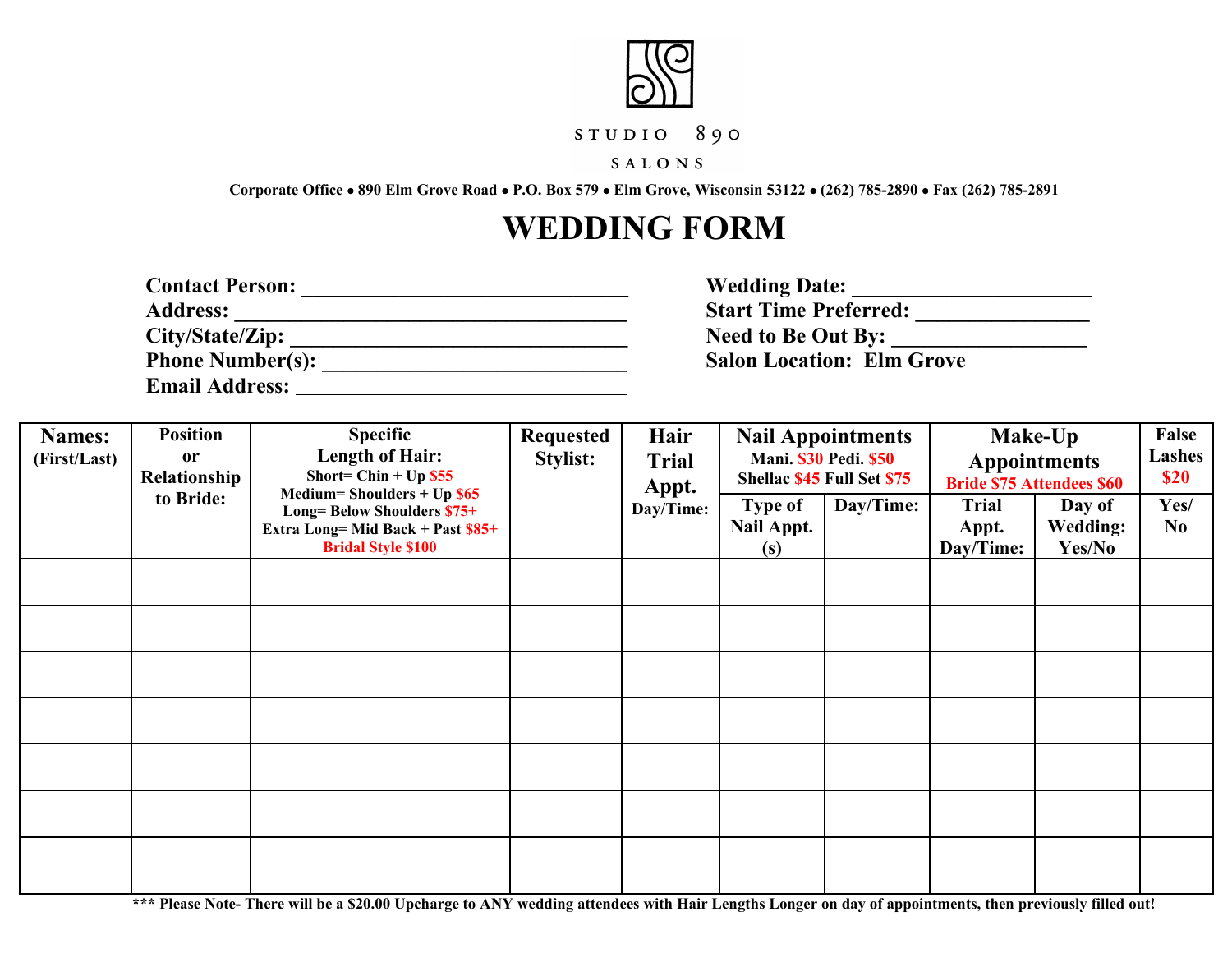Dear Studio, 890 Guest,

Congratulations and thank you for choosing the Studio 890 Salons to provide your beauty appointments on your special day. As your wedding coordinator, I will be sure all your arrangements are well taken care of.

Enclosed you will find the following forms and information:

- A "Short List", of our most popular wedding day services and pricing
- Our Hair Care Brochure and our Nails, Skin and Body Brochure
- A "Wedding Information Form"
- "Wedding Appointment Planners", which will provide us with your wedding party's individual particulars, and their appointment requests

We request that you fill out the enclosed forms completely and return this information to us as soon as possible. We only accept a limited number of weddings per day, and we want to be sure to include you as one of them. Upon completion, please return this information to my attention by fax, mail, or you may drop it off at our salon's front desk.

After processing this information, we will provide you with a complete report of your reservations for your review.

- Upon your approval, we require a 50% deposit to reserve these appointments.
- The remaining balance will be due (1) month prior to the wedding day.
- Payments are to be from (1) source. Either one check or one charge card.
- Separate individual checks or charges are not accepted.
- 20% gratuity will be added to the total service amount.

Please be sure to plan your appointments very carefully for this deposit is NON-REFUNDABLE. If anyone in your wedding party should decide to cancel any or all their appointments, the deposit for these reservations WILL NOT BE REFUNDED and CANNOT BE TRANSFERRED TO OTHER ATTENDEES OR SERVICES. This time is set aside for you exclusively and will limit the availability of appointments for other clients and bridal party requests. Therefore, your deposit guarantees us of your commitment, as well as ours to your special day.